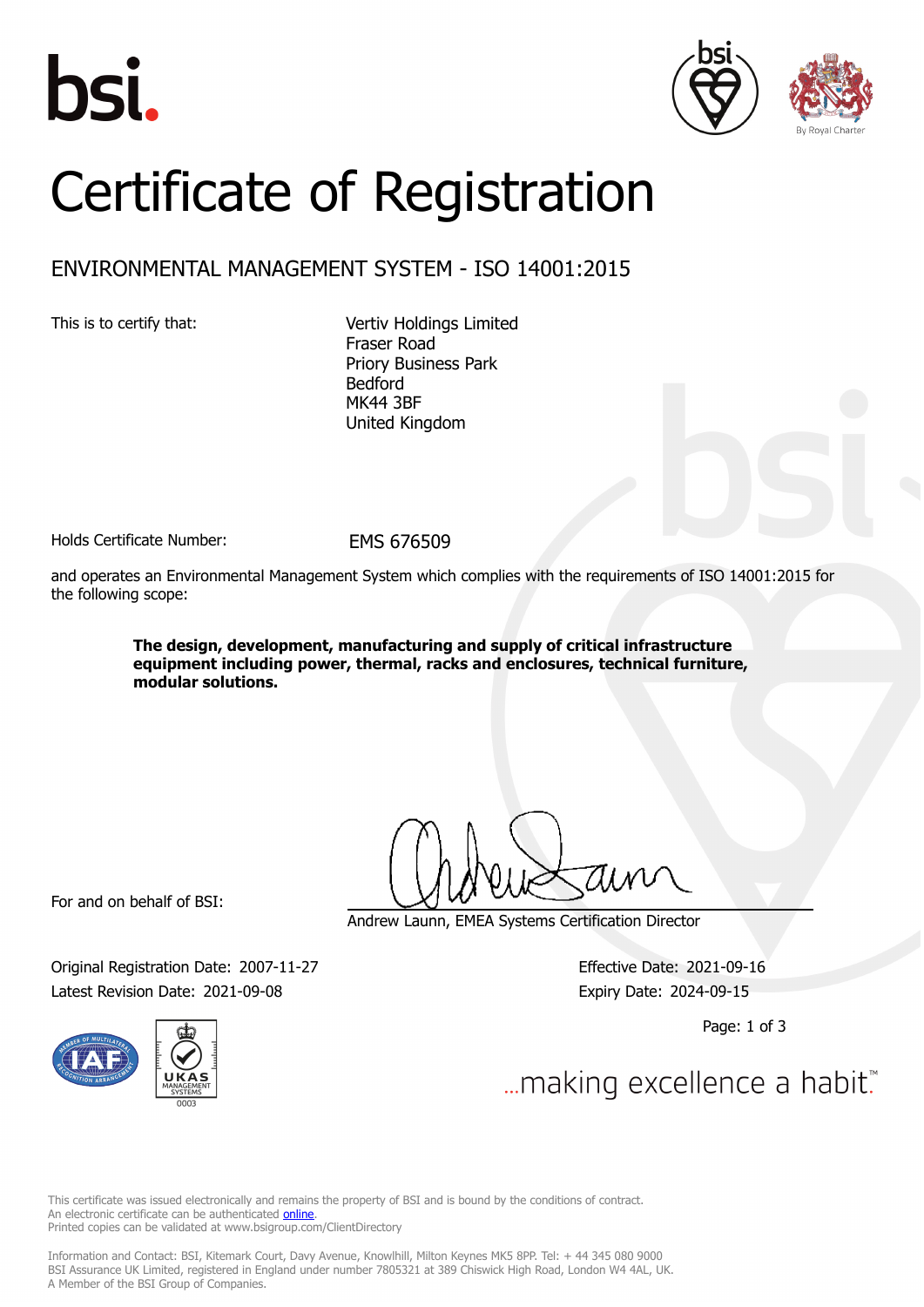## Certificate No: EMS 676509

Vertiv Holdings Limited Fraser Road Priory Business Park Bedford MK44 3BF United Kingdom The design, development, manufacturing and supply of critical infrastructure equipment including power, thermal, racks and enclosures, technical furniture, modular solutions. Vertiv Industrial Systems SAS 30 avenue des Frères Mongolfier - BP90 Chassieu Cedex 69684 France Design, manufacturing for the supply of power protection and power conversion solutions, industrial and standard chargers, safety lighting Vertiv Infrastructure Ltd Carley Drive Business Area Westfield Sheffield S20 8NQ United Kingdom The design, development, manufacturing and supply of standby power equipment. Battery refurbishment. Vertiv Vertiv Integrated Systems GmbH Mariakirchener Straße 38 94424 Arnstorf Germany Design and development, manufacturing, integration and supply of standard and custom racks, enclosures and related components. Integration of workstations for electronics labs, mobile equipments carriers for healthcare and automotive industries furthermore height adjustable control room workstations. Vertiv Czech Republic s.r.o Nisovice 9 387 01 Volynè Czech Republic Manufacturing, integration and supply of standard and custom racks, enclosures and related components. Integration of workstations for electronics labs, mobile equipments carriers for healthcare and automotive industries furthermore height adjustable control room workstations. VERTIV Srl Via Fornace, 30 Castel Guelfo di Bologna (BO) 40023 Italy Design, development, manufacturing, supply and technical support of uninterruptible power supplies (IAF19). VERTIV Srl Via Leonardo Da Vinci, 16/18 Zona Industriale **Tognana** Piove di Sacco (PD) 35028 Italy Design, development, manufacturing and supply of Thermal Management equipment by means of mechanical processing of piping, brazing, welding and assembly (IAF 18,29). Location **Exercise 2018 Location Registered Activities** 

Original Registration Date: 2007-11-27 Effective Date: 2021-09-16 Latest Revision Date: 2021-09-08 expiring the strategies of the Expiry Date: 2024-09-15

Page: 2 of 3

This certificate was issued electronically and remains the property of BSI and is bound by the conditions of contract. An electronic certificate can be authenticated [online](https://pgplus.bsigroup.com/CertificateValidation/CertificateValidator.aspx?CertificateNumber=EMS+676509&ReIssueDate=08%2f09%2f2021&Template=uk). Printed copies can be validated at www.bsigroup.com/ClientDirectory

Information and Contact: BSI, Kitemark Court, Davy Avenue, Knowlhill, Milton Keynes MK5 8PP. Tel: + 44 345 080 9000 BSI Assurance UK Limited, registered in England under number 7805321 at 389 Chiswick High Road, London W4 4AL, UK. A Member of the BSI Group of Companies.